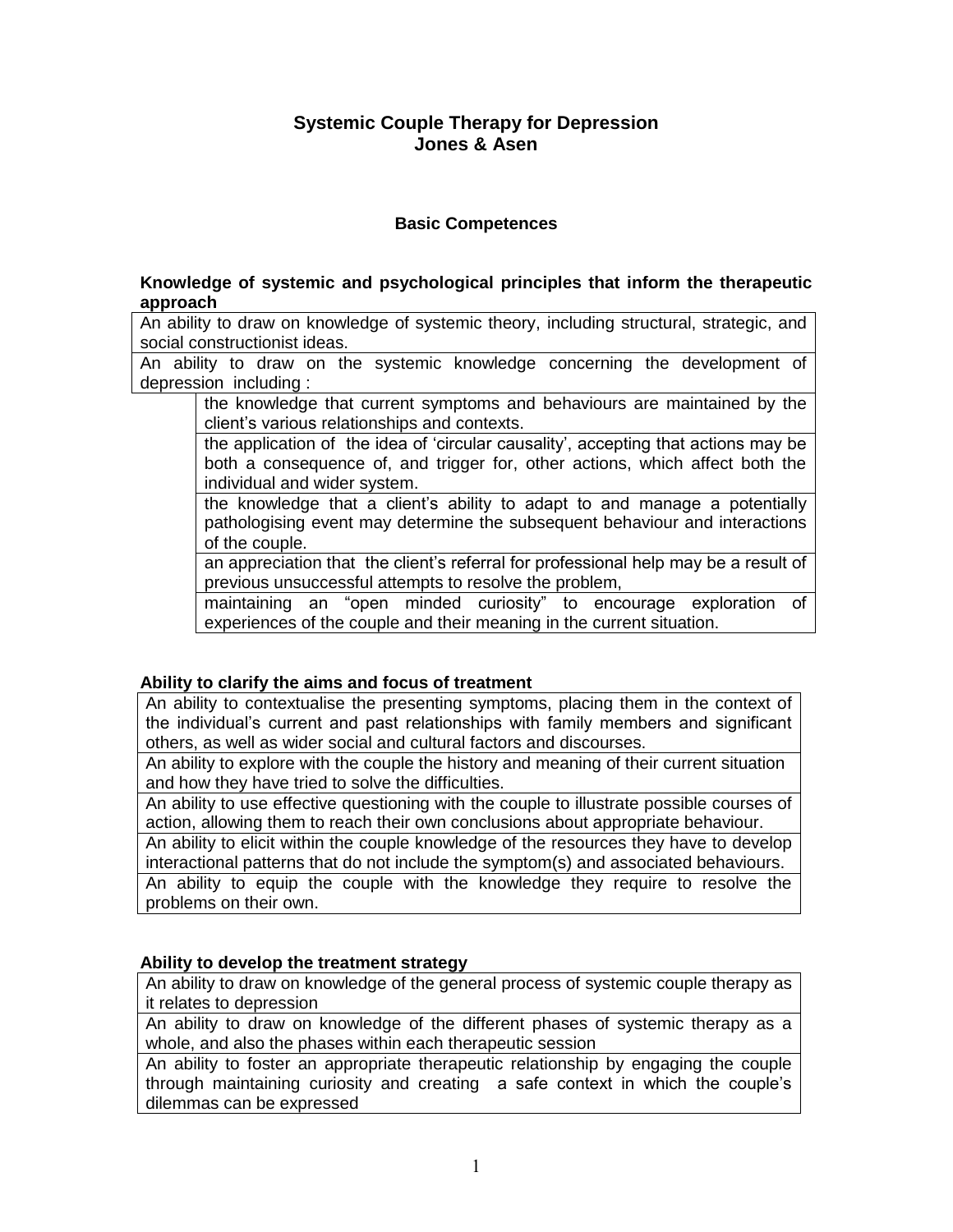An ability to explore the problem by:

eliciting information about how the problem has developed over time, the effects and the responses it engenders in others, and the meanings that are attributed to it

linking current problems to multigenerational patterns in the past, and fostering an understanding of what is contributing to their current form

paying attention to reported successes

exploring previous attempts to resolve the problem

An ability to progress the therapeutic process by:

recognising the need to be less problem-focused once initial concerns have been addressed and concentrating on the wider patterns that are maintaining (and being maintained by the problem)

focussing on the present and on altering habitual patterns of behaviour and/or belief that may be maintaining actions or symptoms

allowing the clients to become more active as therapy progresses in setting the agenda for sessions

#### **Ability to promote joining and engagement**

An ability to develop a therapeutic alliance that will allow therapist-introduced differences to be explored in a safe context through:.

putting the couple at ease and helping them feel comfortable in their surroundings

maintaining a stance of curiosity towards ideas, avoiding directly challenging behaviour

accepting and not challenging the presenting problem early in treatment (e.g. for the first two sessions)

giving equal time, attention and validation to more than one belief system and point of view within the session.

checking with the couple to determine whether he/she has understood what they are saying.

using a sympathetic, non-judgemental listening technique

monitoring how they (the therapist) may be perceived by the couple (for example, ethnicity, age, gender, class)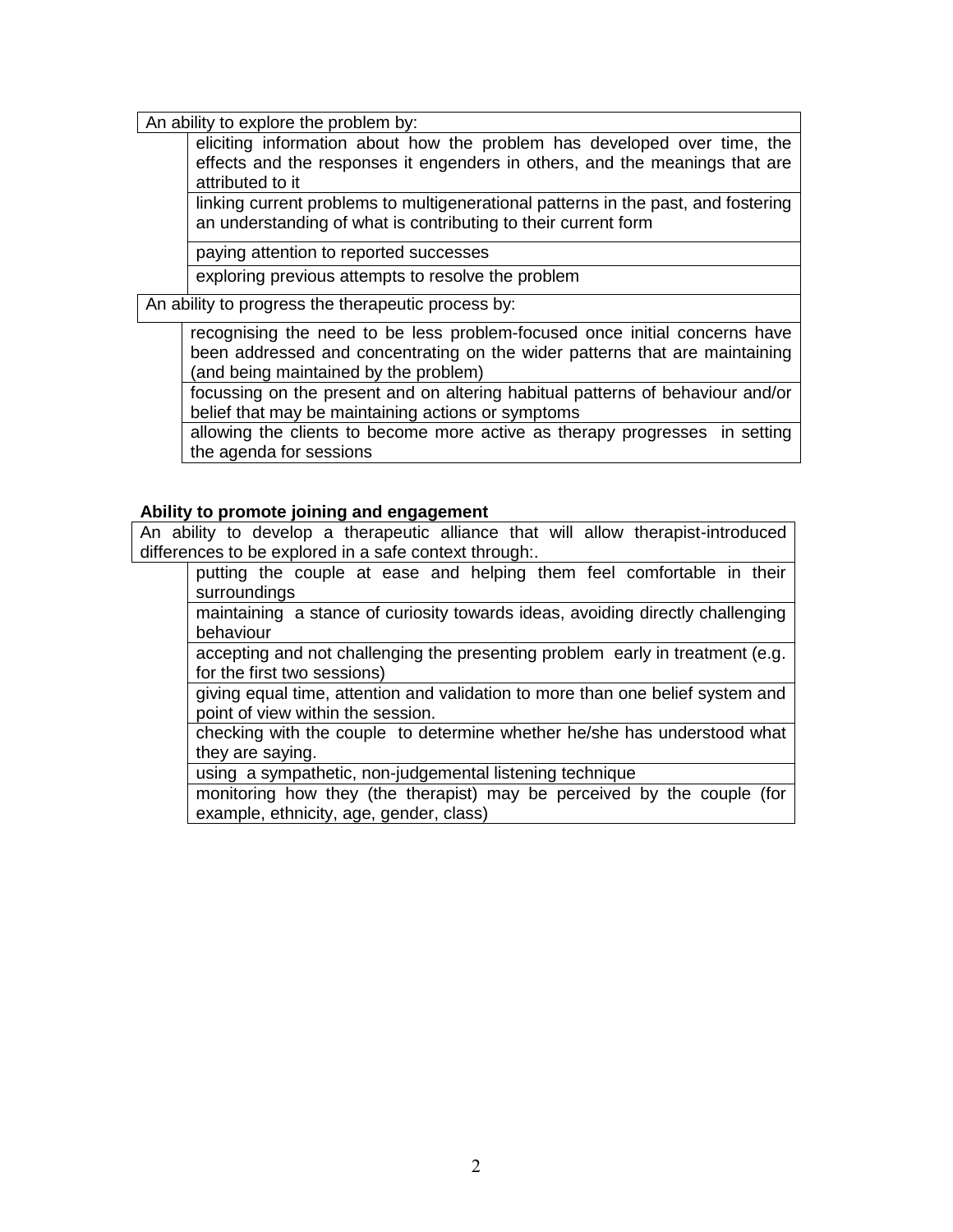### **Ability to adapt the therapeutic stance**

An ability to alter the therapeutic stance in accordance with how the therapy is progressing so as to:

take a non-blaming stance, by using sympathetic, non-judgemental listening techniques to understand respectfully how the couple have become stuck in difficult relationship patterns.

take a collaborative or co-constructive stance to invite feedback and questions from the client and family about the therapist's work and on tasks/events between sessions

adopt a stance of 'not knowing' which communicates to the client a genuine attempt to find out about their experiences and their understanding of them maintain a stance of open-minded curiosity toward ideas, a person's point of

view and outcomes

An ability to monitor the way in which the therapist may be perceived by clients, and the effect this may have on establishing a trusting working relationship

### **Ability to focus on strengths**

An ability to access both the individual's and the couple's resources and strengths which may lead to more creative and appropriate solutions.

An ability to adopt the appropriate therapeutic stance and use the following techniques to allow access to these strengths by:

identifying competence in both individuals and in the couple's relationship, and identifying behaviours that have a positive effect on the couple

identifying past and current positive elements in their relationship

identifying exceptions to the depressive behaviour and reframing these positively as possible solutions

promoting small incremental changes

## **Ability to end treatment**

An ability to draw on knowledge of when to bring treatment to an end An ability to bring sessions to an end, acknowledging that relapse may occur, and anticipating this and addressing with the couple ways in which to prevent this.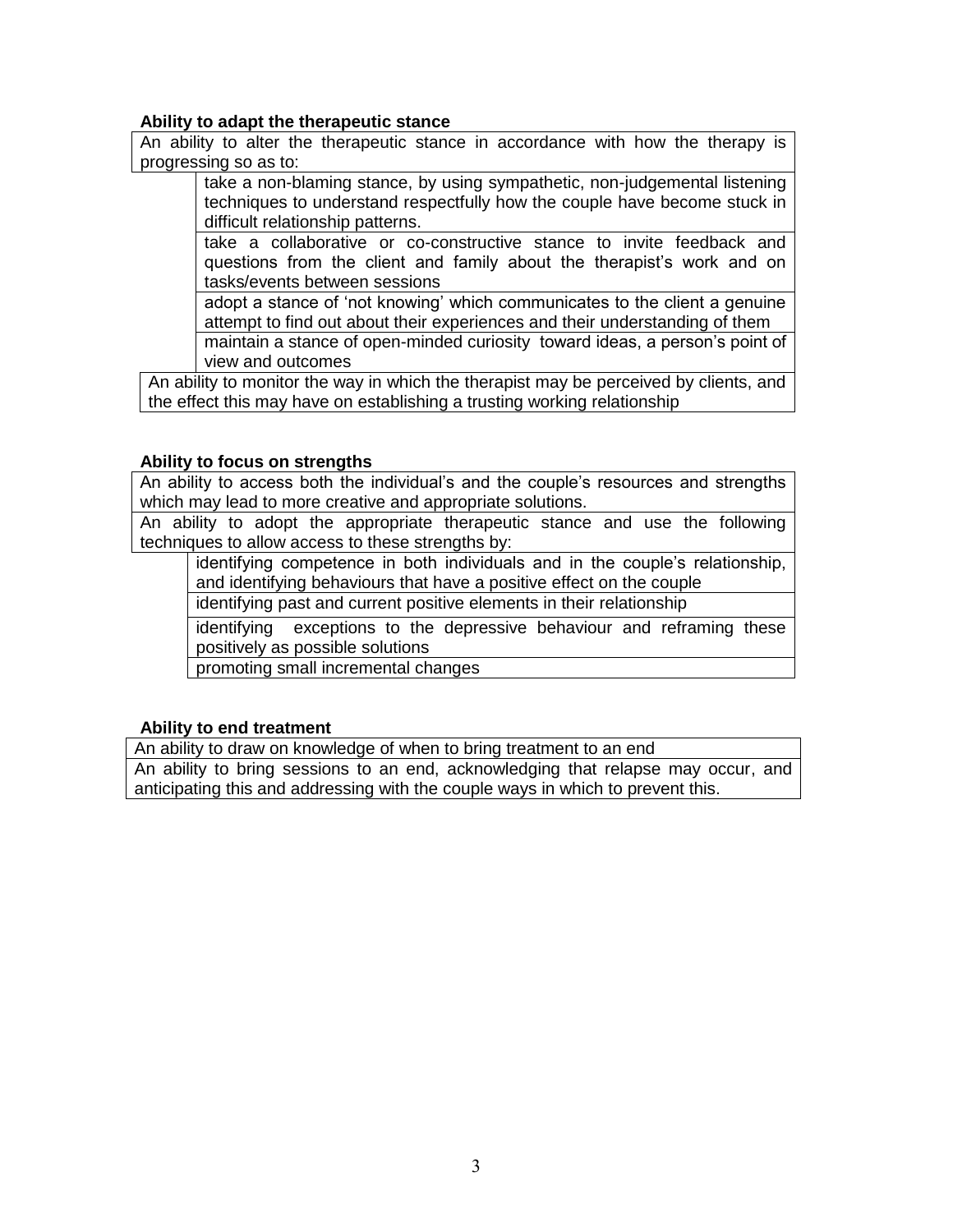## **Specific Competences**

### **Ability to use hypothesising**

An ability to formulate and test systemic hypotheses before, during and after therapy sessions including hypotheses that relate to:

the meaning of symptoms or problems

the reasons for referral;

the factors involved in the development and maintenance of the problem gender and difference issues

An ability to develop hypotheses that attempt to explain the client's presenting symptoms in terms of the contexts in which they occur including hypotheses about:

the meaning of depression (e.g. as communication, system maintenance, or metaphor),

treatment as a couple,

maintenance and precipitating factors in relation to the depression

An ability to hold in mind and consider more than one hypothesis simultaneously, so as not to regard a hypothesis as a factual statement.

An ability to change hypotheses in relation to information and feedback in the therapy sessions.

### **Ability to use questioning techniques**

An ability to use various questioning techniques to explore with the couple issues of difference, how they may be perceived in the other's eyes and the definitions of relationships.

An ability to use circular questioning to alter the couple's ways of thinking and behaving, in order to change the balance in the relationship, for example by using:

hypothetical questions and feed-forward questions

comparison questions

ranking questions

triadic questions

observer perspective questions

An ability to be responsive to feedback from the couple, shaping future questions appropriately.

#### **Ability to use enactment**

An ability to ask the couple to enact a transaction in the session (e.g. discussion, familiar argument, decision making).

An ability to observe an interaction in the session, looking for repeating sequences. An ability to focus on a specific issue and then use the following techniques to find new resolutions in the session through:

raising the possibility that the couple interact around the issue

prolonging the time sequence

blocking parts of the transaction

exploring alternative transactions

interrupting a usual escalating interaction between partners by engaging one of the couple in a dialogue with him/herself.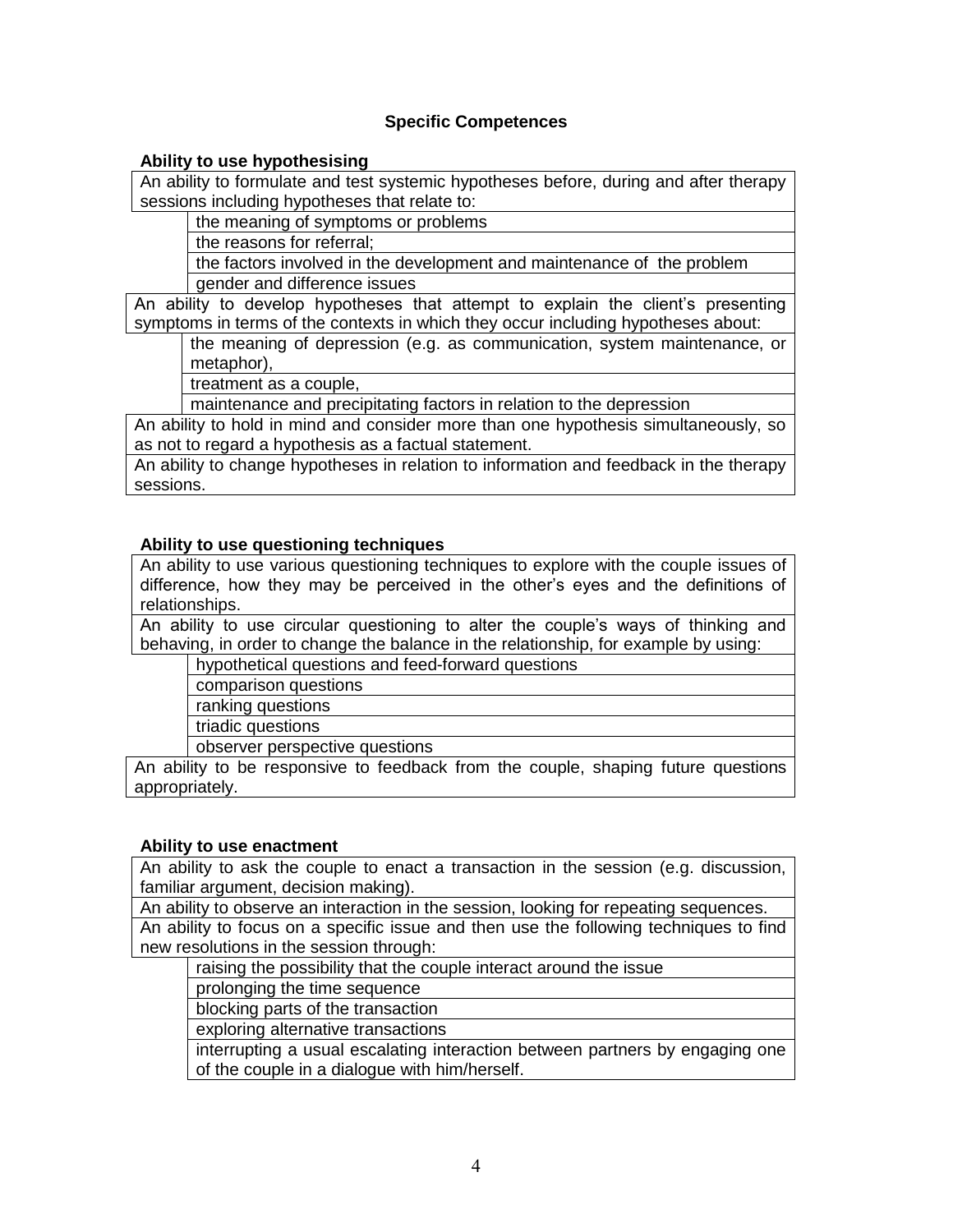## **Ability to use problem solving techniques**

An ability to elicit a definition of a problem by tracking how problematic events occur. An ability to encourage the couple to develop a detailed description of the events that lead to conflict or depression and then enable the couple to develop a problem solving stance through:

agreeing the exact nature of the problem sequence

specifying desired outcomes (goals)

listing previous (failed) solutions

tracking the pre-problem sequence of events

identifying early preventive actions

brainstorming other possible solutions, and highlighting the advantages and disadvantages of proposed solutions

choosing one specific solution

formulating a detailed plan to implement this solution

speculating about the consequences of implementing a specific plan, and discussing how to review its outcome.

### **Ability to adopt a challenging perspective**

An ability to use a range of techniques to challenge belief systems and/or behaviours to facilitate different perceptions or interactions.

An ability to use the following 'challenging techniques':

unbalancing - where the therapist temporarily joins and supports one individual at the (apparent) "expense" of the spouse, by taking their point of view.

intensification – where the therapist increases the affective component of a transaction by increasing the length of time in which it occurs, or frequently repeating the same message, or by physically or emotionally altering the distance between the couple.

testing boundaries – by challenging each individual's and the couple's boundaries (e.g. their perceptions of private space, `ability to be close, emotional responsiveness, making decisions or use of hierarchies).

disrupting – where the therapist may interrupt a monologue by one partner by asking the partner to join in

perturbation – where the therapist is active in using challenging and persistent circular exploration of themes in order to disrupt the organisation of the system (so that new patterns can be found that are not structured) around the symptom.

## **Ability to use family life-space techniques**

An ability to construct a genogram with the couple in a way that guides the couple to make new discoveries and connections.

An ability to use visual techniques with the couple to encourage them to make diagrammatic representations of their past, present and/or future life with the intention of allowing the couple to challenge each other's perceptions and discuss how to do things differently in the future.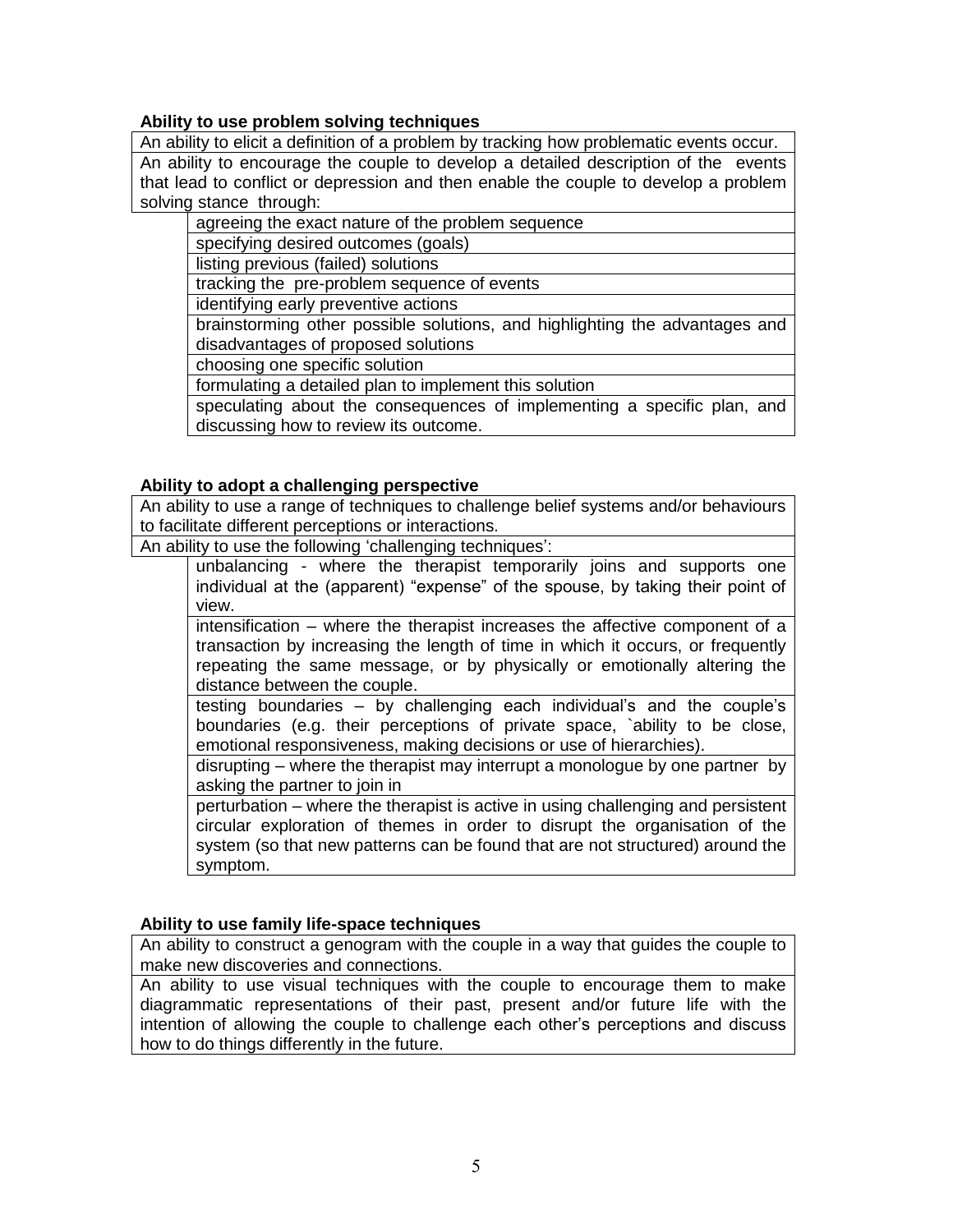## **Ability to use reframing**

An ability to re-describe in a different (usually positive) way ideas and descriptions given by the couple, in a way that fits the facts of the situation but changes its meaning and potentially the behaviours of the couple.

## **Ability to use inter-session tasks (homework)**

An ability to create appropriate tasks for clients to perform at home that are constructed out of the ideas generated with the couple in the session.

An ability to identify and develop in collaboration with the couple a range of homework tasks including:

the use of a controlled argument about a specified agenda once weekly at a set time for a certain period

the use of diary keeping (separately or jointly) of observable activity

the prescription of "once-weekly physical closeness" or "odd and even-days" strategy

the prescription of more autonomy for either partner around specific issues

the encouragement of partners to experiment with perceiving one another differently and disrupt habitual assumptions that maintain the patterns of interaction around the depressive symptoms.

a focus on positives by asking the couple to list (separately) what they do not want to change about their partner

## **Ability to address issue related to gender**

An ability to draw on knowledge of the different presentations of depression in men and women.

An ability to question gender roles so that clients can identify their "gendered belief systems" in relation to their current and past relationship patterns, and to the meaning and maintenance of the symptom.

An ability to raise these gender issues in relation to the following:

patterns of parenting

violence within the relationship

expression of emotions

financial implications of any change in relationship (e.g. as this affects possibility of separation)

close confiding relationships between women, and how these may impact on the couple's relationship.

use and abuse of power in relationships

family patterns and traditions of both partners in relation to gender

wider social context and its influence on the construction of male and female gender roles.

## **Ability to offer 'non-couple' sessions**

An ability to offer individual sessions to either/both partners.

An ability to meet with an individual while clarifying that the therapist would not hold a secret in relation to the absent partner.

An ability to bring other family members in to the session (e.g. grandparents or children).